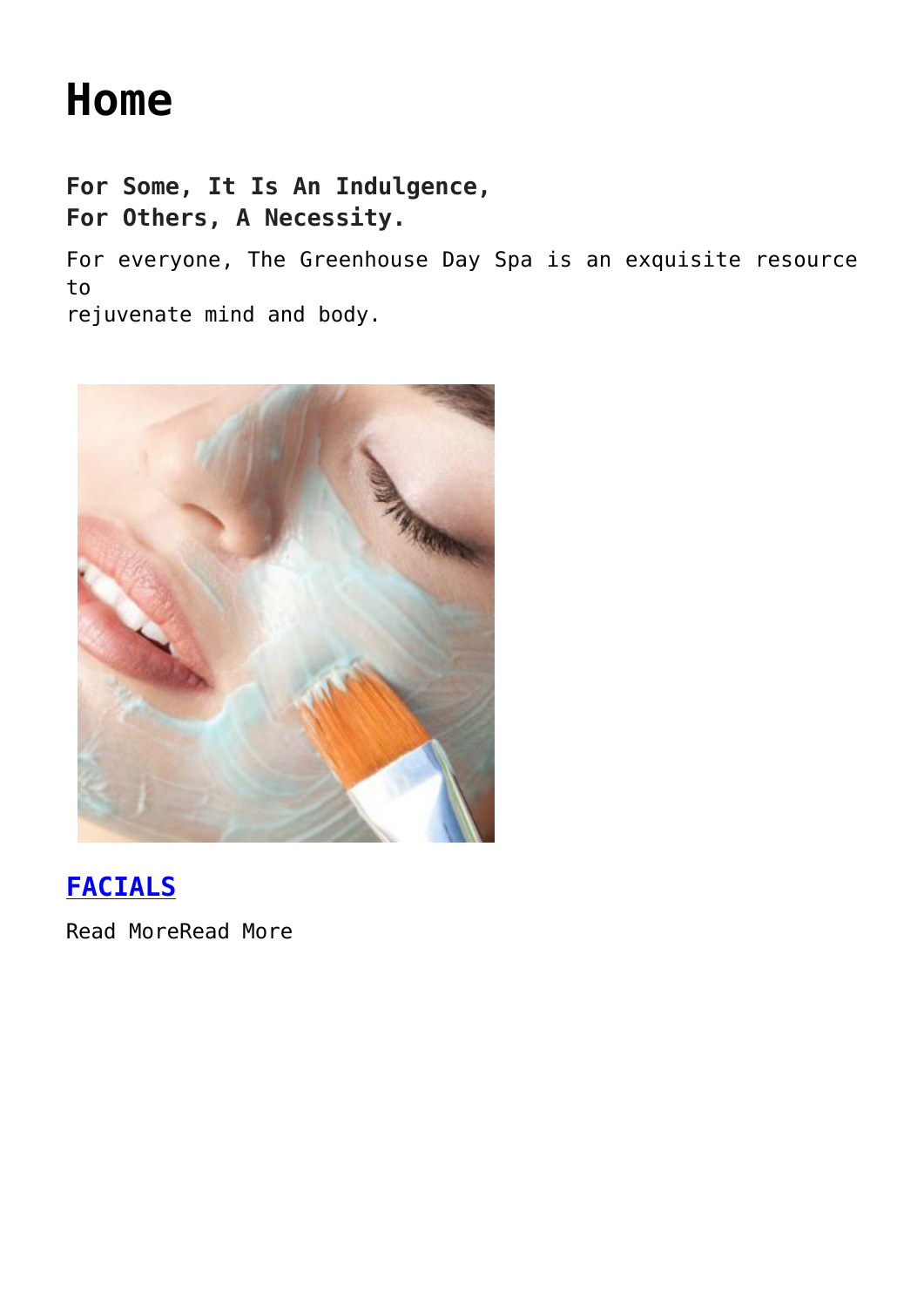

### **[MASSAGES](https://thegreenhousedayspa.com/massages/)**

Read MoreRead More



### **[BODY TREATMENTS](https://thegreenhousedayspa.com/body-treatments/)**

Read MoreRead More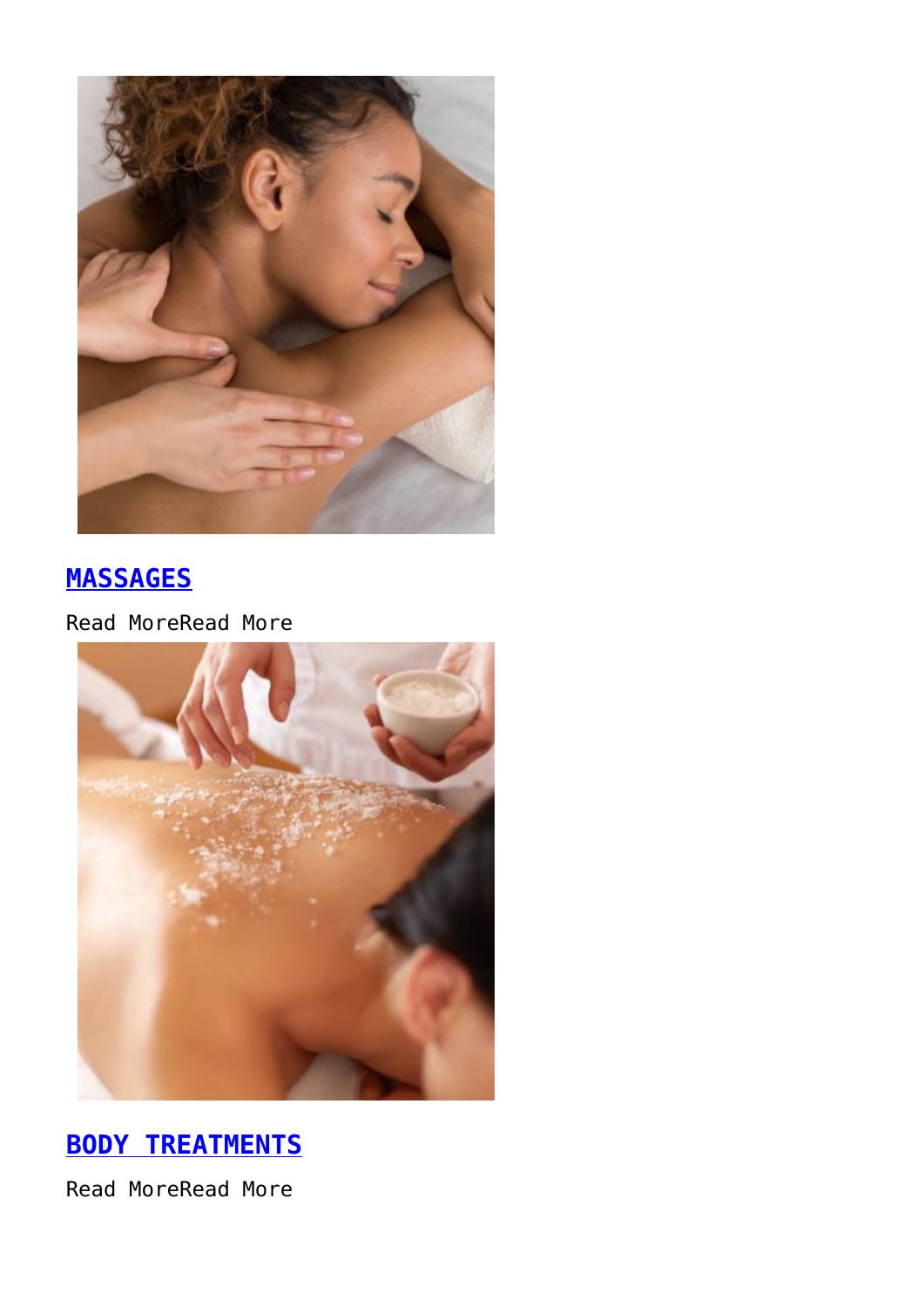

## **[Waxing & Tinting](https://thegreenhousedayspa.com/waxing-and-tinting)**

Read MoreRead More



### **[SPA PACKAGES](https://thegreenhousedayspa.com/spa-packages/)**

Read MoreRead More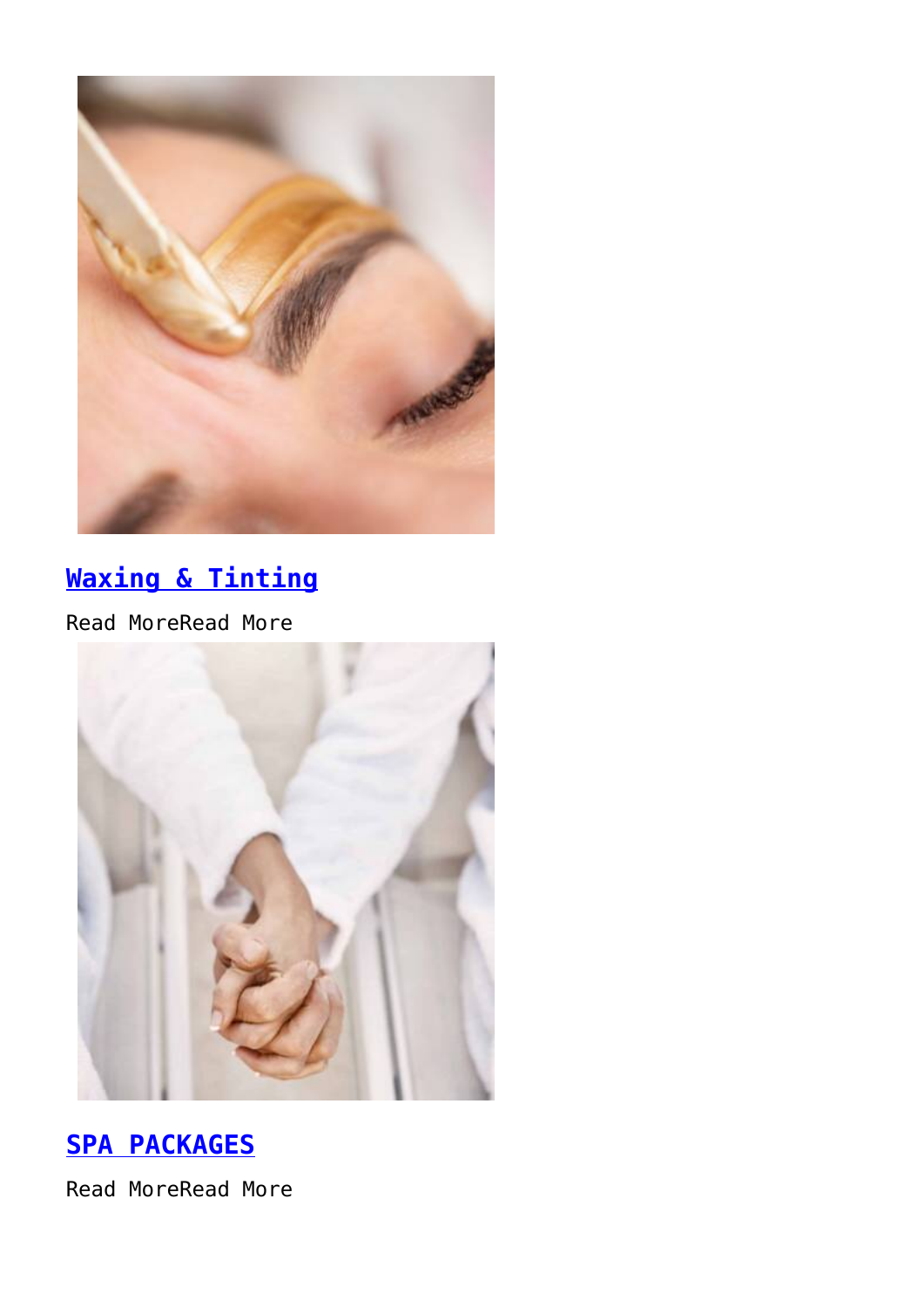

### **[SPA PARTIES](https://thegreenhousedayspa.com/spa-parties/)**

Read MoreRead More

# **Unique**

# **Botanical Body Products**

Take the tranquility of the Spa wherever you go with custom blended body lotion and body scrubs. Available in 8oz and travel sizes.

Book NowBook Now

# **Our Monthly**

# **scent-sation**

The Spa highlights a unique Scent-Sation from the botanical world, showcasing nature's many gifts to health and wellness each month. Subscribe to hear about this month's Scent-Sation,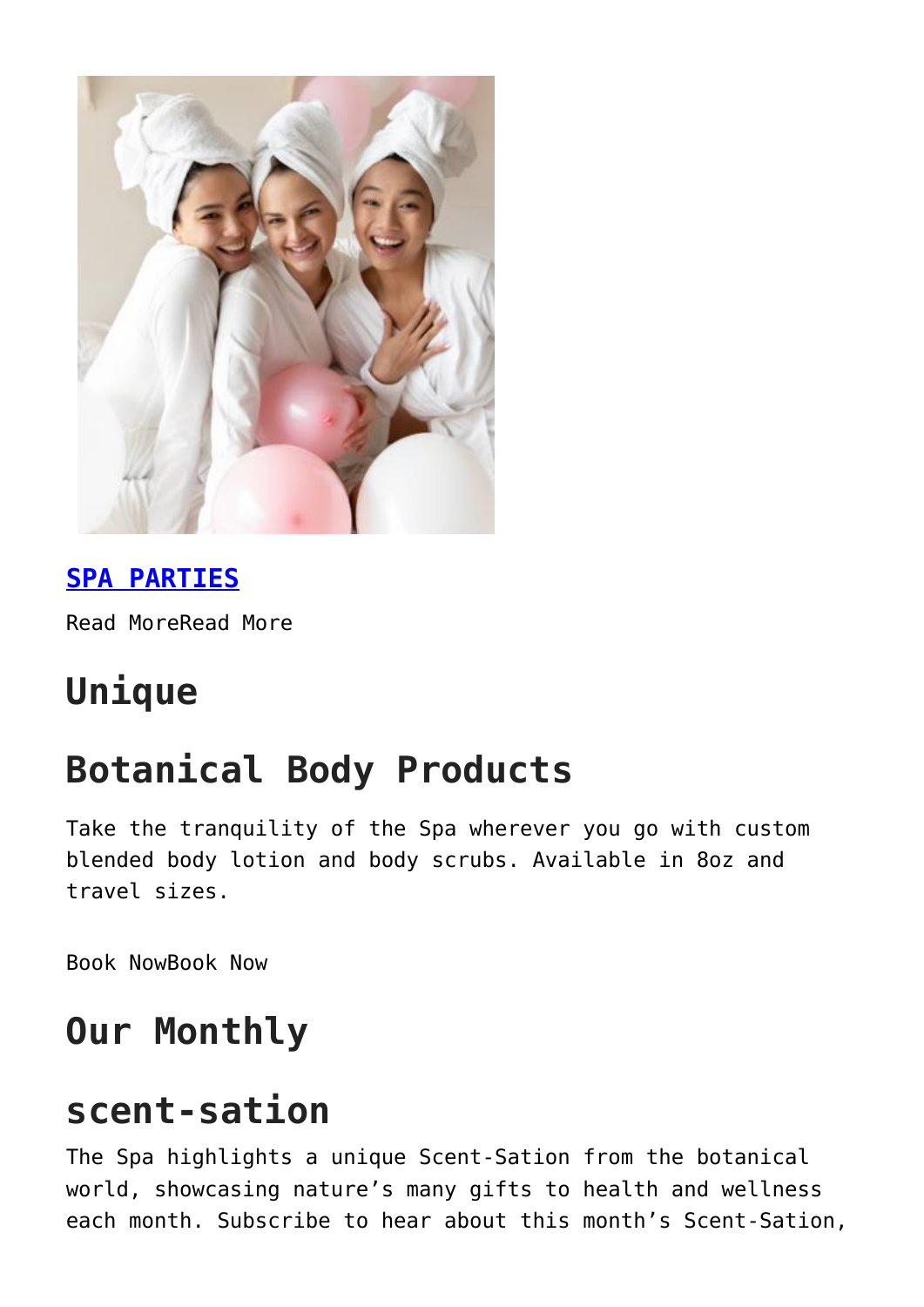products and treatments specials and flash sale events.



**Subscribe** 

## **Open Hours:**

- $\bullet$  Sunday: 11:00 am  $-$  06:00 pm
- Monday : Closed
- Tuesday: 10:00 am 08:00 pm
- Wednesday: 10:00 am 08:00 pm
- Thursday: 10:00 am 08:00 pm
- Friday: 10:00 am 08:00 pm
- Saturday: 09:00 am 07:00 pm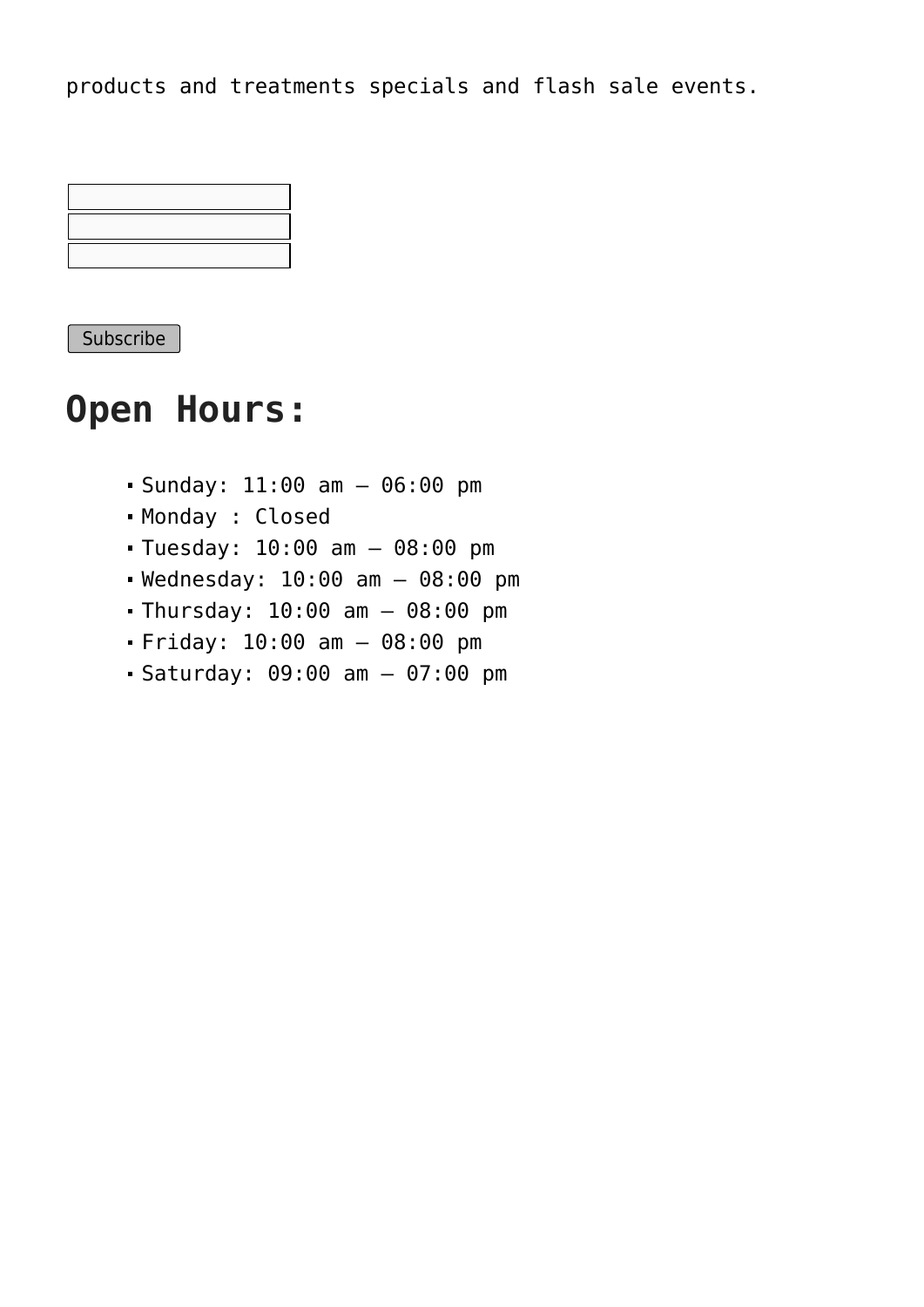**From The Blog**

## **latest news & events**

View All PostsView All Posts

**Testimonials**

## **WHAT OUR CLIENTS HAVE TO SAY ABOUT US!**

Two words... "Book Now!" The service provided was top tier. We even had treats and fresh tea. I got the full body massage with hot stones and facial. Everything was professionally completed and customer service was excellent. Thank you ladies!

Al W.

I've been looking for a spa that does men's facials. I came across a link for Greenhouse and explored their treatments. I had my first session on December 5 and scheduled a second one for January 9. But my face felt and looked so much better I went back on December 19! Jennifer is great! She explained what I needed and what she was doing to give my face a deep clean as well as remove a few pesky blemishes. Add to that the offer of nice bottled water, juice or champagne when I was done and I left very satisfied. I really don't have any skin issues and don't treat myself to something relaxing and beneficial very often. I left Greenhouse Day Spa with a clean and radiant face. No redness. No discomfort. I highly recommend this spa!

Don G.

My daughter and I needed some respite from city noise and hard work. We found what we needed at Greenhouse. Our massages--we both felt--were the best we've ever had, and we're no strangers to spas. This was a great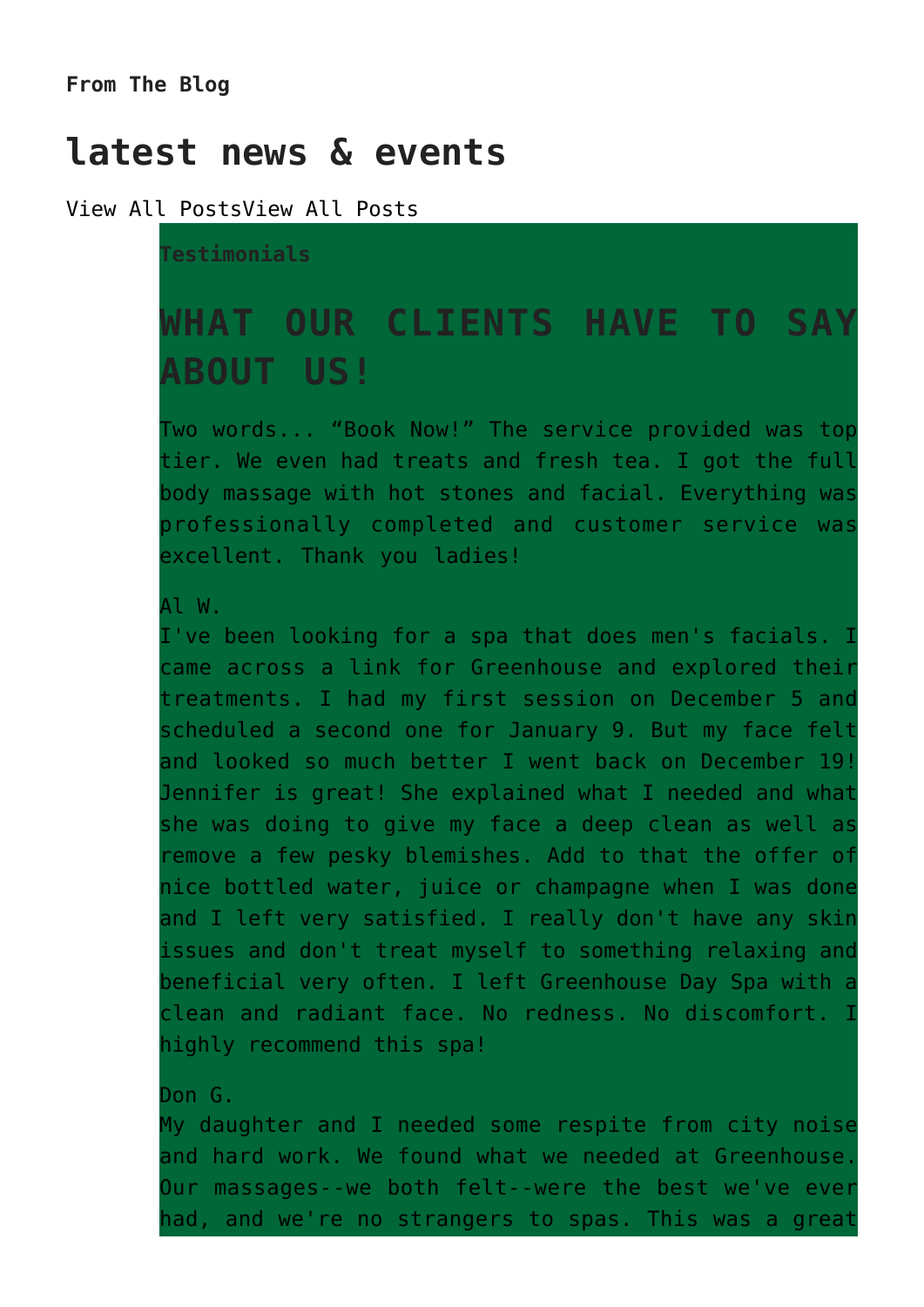and nurturing experience in a beautiful place, in a quiet neighborhood. I really appreciate that Greenhouse doesn't feel commercial and big-businessy. We will be back soon.

#### Mimi C.

Tatiana listened to my needs & concerns, & gave me EXACTLY the massage I wanted & needed. She was knowledgeable and caring, and brought those same skills to the Signature Facial. I'll definitely be back! This spa is so calming and comfortable, I leave feeling totally refreshed.

#### Ann W.

Jenifer is very professional, with a lot of experience concerning every skin issue. Gives wonderful neck and arm massages. I am SO happy to have her for my facials. The Greenhouse Spa itself is a lovely venue - very quiet, not full of people, and Melissa is very attentive to making appointment and replying to requests for bookings.

Charlene C. Great service, great ambiance, one of the best massages I've had. So relaxing!

#### Sage B.

From the moment you walk inside you will smell and feel the ambiance of complete zen and relaxation! :) Upon walking inside the owner Darcey greets you with a very professional yet warm personality that you feel as if you have known her for years. I received the renewed radiance facial for 80 minutes and it still was not long enough lol. I wanted the experience to continue forever:) The esthetician was so knowledgeable with skin care and explained everything as she went along. I'm so excited that I found "my new spa" and look forward to my next service at Green House Day Spa!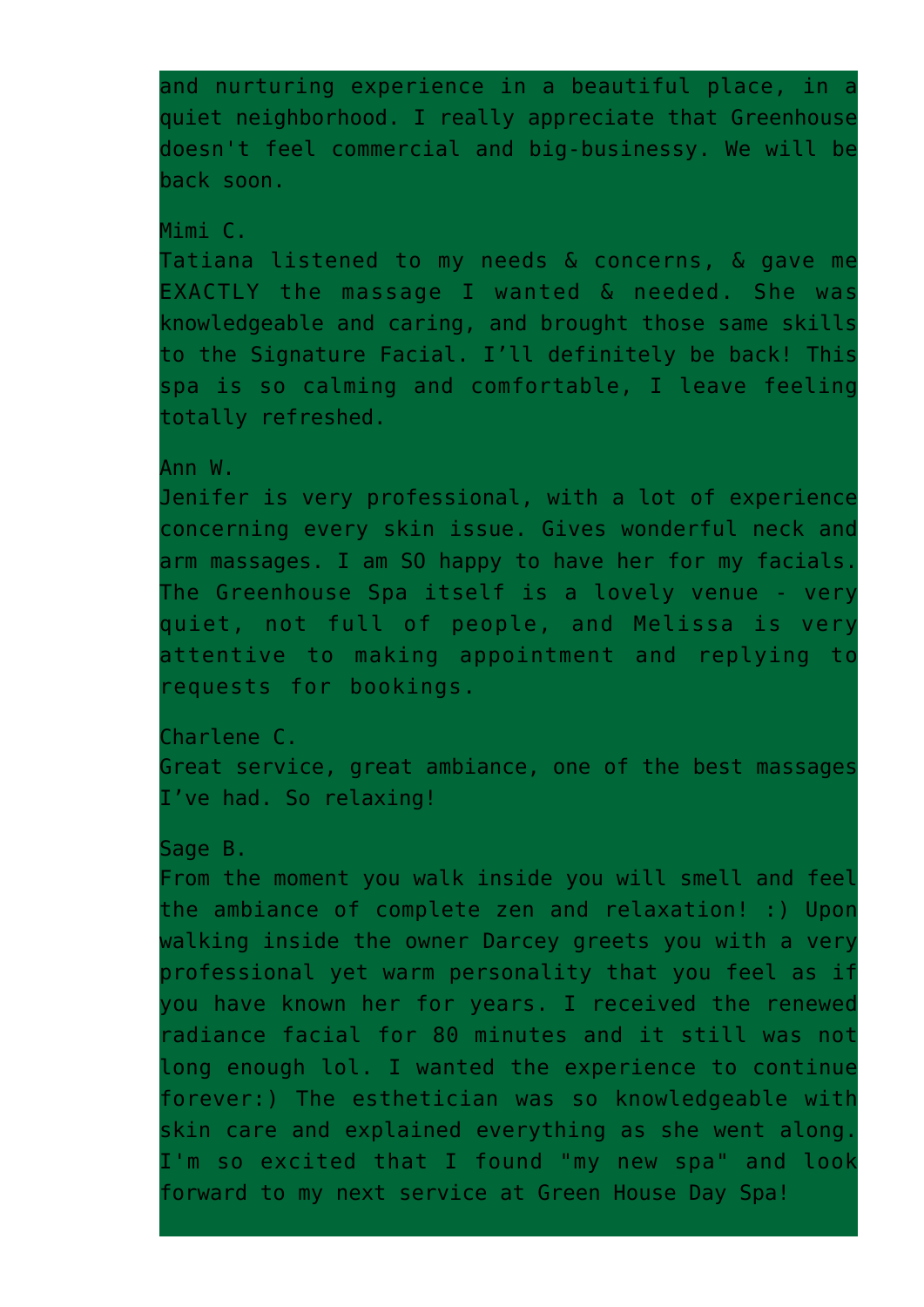Bernadette V.

This was the most amazing experience my daughters and I could ever have under the circumstances. The entire staff treated us like royalty and gave us an opportunity to escape from our difficult reality. We will definitely be recommending this hidden gem to everyone we know and we will definitely be back. Thank you and God Bless.

#### Shelli K.

What a wonderful and relaxing experience! I can't say enough good things about The Greenhouse Day Spa and its staff! Jennifer and Annie took such amazing care of me and truly pampered me - treat yourself and take good care of yourself by escaping to The Greenhouse - you won't be sorry!

### Audrey S.

Needed to get somewhat prepared for the holidays and thankfully new signage at this wonderful little, local spa caught my eye. What a gem! I met Tatiana and had the most wonderful rejuvenating, professional facial and brow/lip waxing in preparation for the busy holiday season. It is immaculately clean, bright, friendly and LOCAL .... loving that it is in my neighborhood and so convenient.

### Anne H.

A wonderful experience. First of all, I pulled up to the cutest house with beautiful flowers lined up in front and a great big tree. As soon as I walked in, I was greeted with a warm welcome, and I know there was a smile under her mask! The space was immaculately clean, and smelled of aromatherapy, which I love. As I filled out a questionnaire, she offered me a beverage, I declined because I didn't want to interrupt my service with a bathroom break. Annie was my service provider and she was AWESOME. I chose to receive the relax and